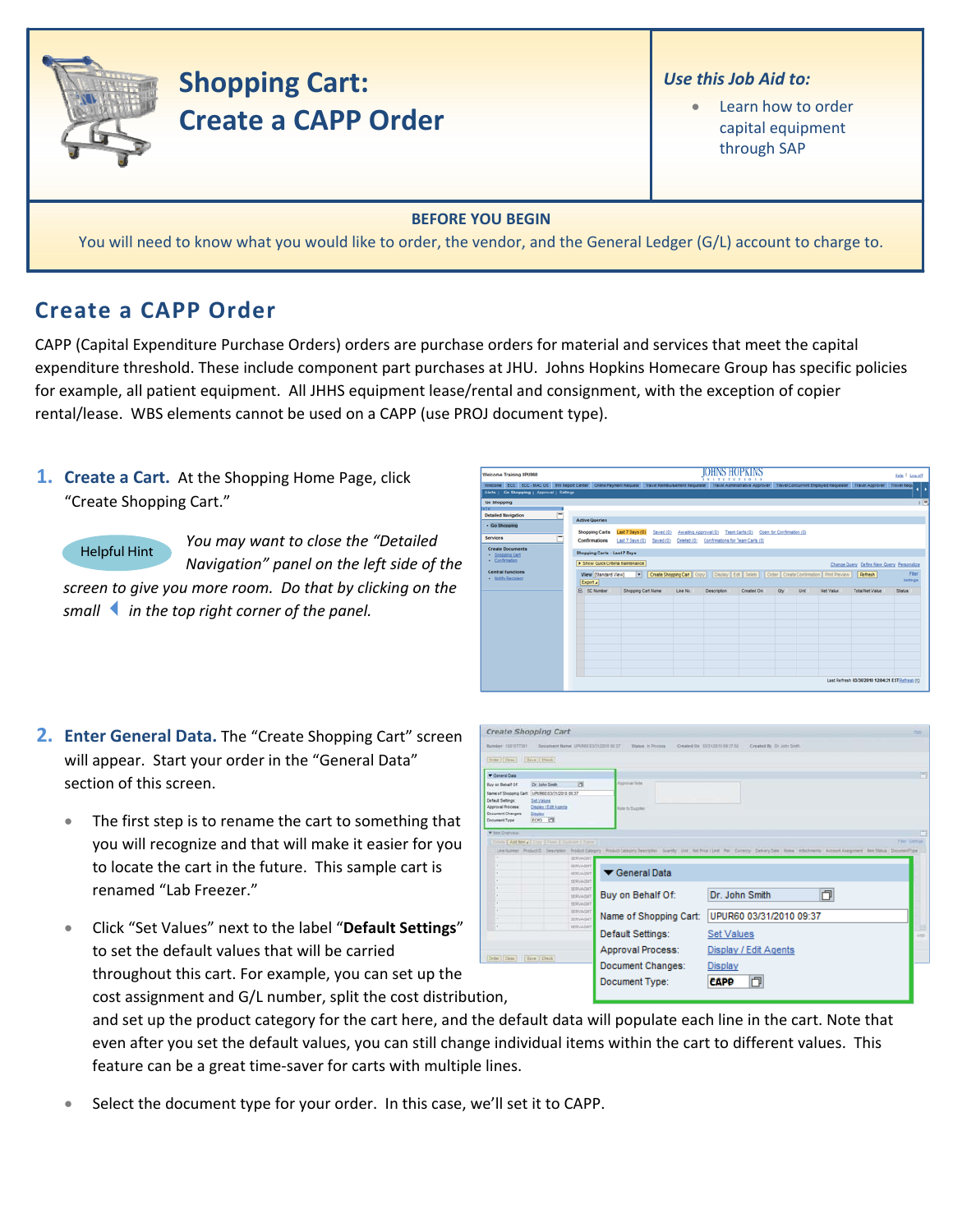

Line Number

*When the "Change Default Settings" dialog box appears, you won't see all of the tabs that are*

*available to you. Either stretch the box horizontally so that all of the tabs appear, or just click on the white file folder to display a list of the available tabs.*

| <b>Change Default Settings</b> |                                                                                                       |
|--------------------------------|-------------------------------------------------------------------------------------------------------|
|                                | Your data will be transferred to all new items, items already in the shopping cart will be unchanged. |
| Item Basic Data                | <b>Internal Note</b><br>Account Assignment                                                            |
|                                | Item Basic Data<br>✔                                                                                  |
| Buy on Behalf of:              | Dr. John Smith<br>卣<br>Account Assignment                                                             |
| Goods Recipient:               | Internal Note<br>Dr. John Smith                                                                       |
| Product Category:              | Delivery Address / Performance Location<br><b>SERVAGMT</b>                                            |
| Purchase Group:                | Judith Zimmer - Purchasing Grp 32 JHU<br>$\overline{\phantom{a}}$                                     |
| Company Code:                  | JOHNS HOPKINS ENTERPHT                                                                                |
| Location / Plant:              | JHU Service Provider<br>JHU Service Provider                                                          |
| Storage Location:              | 门<br>Storage Location                                                                                 |
|                                |                                                                                                       |
|                                | Cancel                                                                                                |

**3. Enter Item Data.** Go to the first line in the order start entering the order information. You'll work way across the line for each item *before* you prest Note that if you set up the default cart settings, this information will already be populated for you

• Start with the "Description" field. If you are Jackson vendor, enter a stock number in this

Product ID Description Product Category Product Category Des

| er and                              |           |      | <b>Create Shopping Cart</b>                                                                 |                           |                     |                                     |                                                                                 |                |                                |                           |                           |  |                                                                                                                       | first.       |
|-------------------------------------|-----------|------|---------------------------------------------------------------------------------------------|---------------------------|---------------------|-------------------------------------|---------------------------------------------------------------------------------|----------------|--------------------------------|---------------------------|---------------------------|--|-----------------------------------------------------------------------------------------------------------------------|--------------|
|                                     |           |      | Marmiller 3003077201                                                                        |                           |                     | Bocument Barne UPUMIE EVANCEN DE ET | <b>Hafan</b> It Process                                                         |                | Crewled On 03/31/2019 29:37:58 |                           | Crosted By Dr. John Smith |  |                                                                                                                       |              |
| < your                              |           |      | Criter Close   Cave   Check                                                                 |                           |                     |                                     |                                                                                 |                |                                |                           |                           |  |                                                                                                                       |              |
|                                     | ss Enter. |      | <b>W</b> General Date<br>Buy an Bishart OF<br>Neme of Shopping Cart: UPURAS ES01/0516 09:37 | Dr. John Smith            |                     | 79                                  | Approval Toyle                                                                  |                |                                |                           |                           |  |                                                                                                                       |              |
|                                     | much of   |      | Default Sattings<br>Appreval Process.<br>Document Changes:                                  | DALVAGUES<br><b>TOURS</b> | Daimi / Edit Agents |                                     | <b>Sale is Suggler</b>                                                          |                |                                |                           |                           |  |                                                                                                                       |              |
|                                     |           |      | Document Type:                                                                              | <b>IDO ID</b>             |                     |                                     |                                                                                 |                |                                |                           |                           |  |                                                                                                                       |              |
|                                     |           |      | W first Distribute                                                                          |                           |                     |                                     |                                                                                 |                |                                |                           |                           |  |                                                                                                                       | Time Selecte |
|                                     |           |      | Drive EAM News Livery 2 Form EDministr EDmin D                                              |                           |                     |                                     | Line Number Product D Cescription Product Category Product Category Description |                |                                |                           |                           |  | Quantity Unit Het-Price/Link Per Currency Delivery Date Nates Attachments Account Assignment Bert Status DocumentType |              |
|                                     |           |      |                                                                                             |                           |                     | SERVAGNT                            | SERVICE AGREEMENTS                                                              | 1,000          |                                | 0.00 1 USD                | 03/31/2010                |  |                                                                                                                       |              |
|                                     |           |      |                                                                                             |                           |                     | <b>SERVITARISM</b>                  | <b>MAYOR AND HAVEN</b>                                                          | 1,000          | $-100$                         | <b>TELEVISION</b>         | <b>ENGINEER</b>           |  |                                                                                                                       |              |
|                                     |           |      |                                                                                             |                           |                     | <b>SERVAGNT</b>                     | SERVICE AGREEMENTS                                                              | 1.655          | REE !!                         | 1,182                     | 23312810                  |  |                                                                                                                       |              |
|                                     |           |      |                                                                                             |                           |                     | <b>SERVADUT</b>                     | SERVICE ASSEEMENTS                                                              | 1.500          | 0.00                           | $1 - 150$                 | 03/21/2010                |  |                                                                                                                       |              |
|                                     |           |      |                                                                                             |                           |                     | <b>SERVADAT</b>                     | <b>SERVICE ADJESSIONS</b>                                                       | 1,000          |                                | 0.00 1 100                | 03/31/2010                |  |                                                                                                                       |              |
|                                     |           |      |                                                                                             |                           |                     | SERVADIT<br><b>SERVAGNT</b>         | <b>SERVICE ADRESSENTS</b><br>GERVICE ADREEMENTS.                                | 3,000<br>1,000 |                                | 8.00 1 1000<br>0.00 1.150 | 03/31/2010<br>03/21/2010  |  |                                                                                                                       |              |
|                                     |           |      | ٠.                                                                                          |                           |                     | SERVADAT                            | <b>BERVICE ASSESSMENTS</b>                                                      | 1,202          |                                | 8.00 1.1 455              | 03/31/2010                |  |                                                                                                                       |              |
| u.<br>using a<br>field.<br>cription | Quantity  | Unit | Net Price / Limit   Per                                                                     |                           |                     | Currency                            | <b>Delivery Date</b>                                                            | <b>Notes</b>   | Attachments                    |                           | <b>Account Assignment</b> |  | <b>Item Status</b>                                                                                                    | DocumentType |

| • Next enter the "Product Category." If you don't      |
|--------------------------------------------------------|
| know the category, click in the box that says          |
| "SERVAGMT," then select the file folder icon $\Box$ to |
| search.                                                |

SD SERVAGMT SERVICE AGREEMENT

The "Search Product Category" dialog box will appear. The easiest way to search is to click "Start Search" and then select the appropriate category from the list.

- Enter the "**Quantity**." In this case, we entered 1.
- Enter the "**Unit**" next. If you don't know the appropriate unit to enter, select the file folder icon  $\Box$  to look it up in a list.
- Enter the "**Price**" in the Net Price/Limit field.
- Ignore the field that says "**Per.**"
- In you want to change the **Currency** or **Delivery Date**, do so now.
- When you are all done, click "**Enter**" to apply your selections.

| <b>Search Product Category</b>                                                                                | ⊡l×          |
|---------------------------------------------------------------------------------------------------------------|--------------|
| Display As:                                                                                                   | Flat List    |
| Note: Placeholder search with * is possible. Search ignores upper/lowercase spelling.<br>Product Category ID: |              |
| Description:                                                                                                  |              |
| Logical System:                                                                                               | n            |
| Restrict Number of Value List Entries                                                                         | 500          |
| Start Search<br>Reset                                                                                         |              |
|                                                                                                               | Cancel<br>OK |

Helpful Hint! *Don't forget to click*

*"Enter" when you have completed the line. That's the only way to make the order details appear!*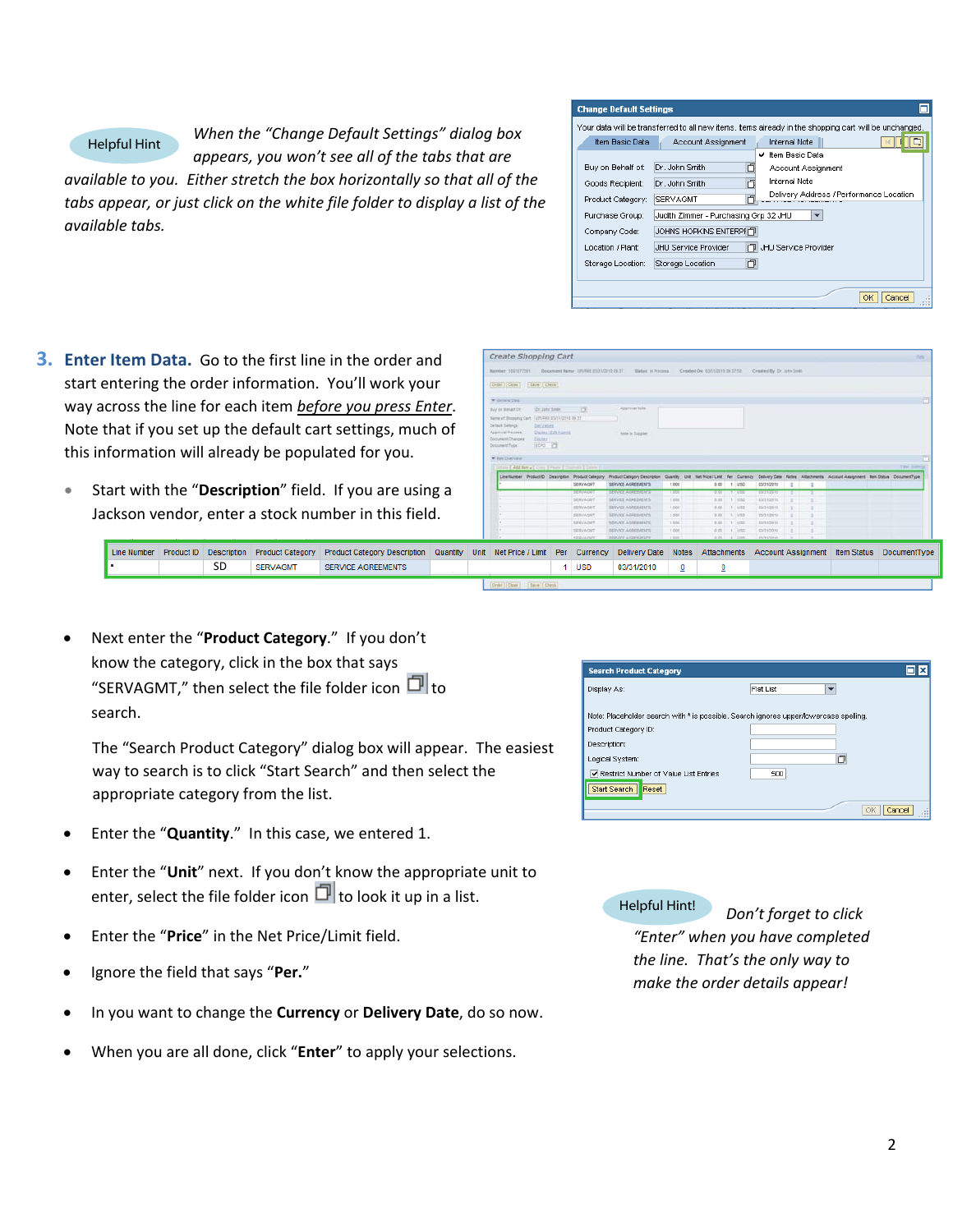- **4. Item Details.** After you click Enter, the "**Details**" button will become active. Click it to display the details for the first line in your order. The first tab "Item Data" will automatically be displayed.
	- If you know the catalog number (or product or item number), enter it in the field labeled "**Supplier Product Number**."

Helpful Hint

*You can expect to see errors at the top of the screen! You will resolve them as you enter the details associated with this cart.*

- **5.** Account Assignment. Click on the tab labeled "A **Assignment**."
	- Check the cost object under the "Account Assignment" header (this field could say Cos Internal Order, or WBS Element) to make sur is correct for your order. If you are charging Center, the value will default from your setti you are charging to an Order Number, there

I Details for ite tem Data

default and the Order Number must be entered.

Click in the field under the header that says "**General Ledger Account**." Verify which

> G/L account with your financial administrator, and then enter it in this field.

Helpful Hint *If you want to copy the G/L account number to all of the items in your cart, click "Copy" and "Change All Items" to apply the account number throughout the order.*

esia (\* <mark>1814 - Ctoy )</mark> Frank <mark>( Depkale ) Clevie</mark>

Paulette Spann - Purchasing Grp 42 JHU  $\blacktriangledown$ 

**Purchasing Group:** 

| Account                                                                              |                               | Details   Add from a   Copy   Figure   Duplicate   Delete |                           |                                                     |                                                                                                             |                                |      |                                    |                                 |                                |                           |                          |                            |                        | Filer Settings          |                      |
|--------------------------------------------------------------------------------------|-------------------------------|-----------------------------------------------------------|---------------------------|-----------------------------------------------------|-------------------------------------------------------------------------------------------------------------|--------------------------------|------|------------------------------------|---------------------------------|--------------------------------|---------------------------|--------------------------|----------------------------|------------------------|-------------------------|----------------------|
|                                                                                      |                               |                                                           |                           | Line Number Product El Description Product Category | Product Category Description Guardity Unit Tiet Price / Limit Per Currency Delivery Date Nate & Atlachments |                                |      |                                    |                                 |                                |                           |                          | Account Assignment         |                        | ten Status DocumentType |                      |
|                                                                                      |                               |                                                           | Chin                      | 10000000                                            | <b>FURNITURE</b>                                                                                            |                                | 1.84 | 0.00                               |                                 | $-1$ $\cup$ 10                 | 04/05/2010                |                          | Good Carrier 11010201712   | <b>In Process ECPO</b> |                         |                      |
|                                                                                      |                               |                                                           |                           | SERVAGNT                                            | SERVICE AGREEMENTS                                                                                          | 1.000                          |      | $0.00$ $1.050$                     |                                 |                                | 03/31/2010                | ×                        |                            |                        |                         |                      |
|                                                                                      |                               |                                                           |                           | SERVAGM?                                            | SERVICE AGREEMENTS                                                                                          | 1.000                          |      | 3.03                               |                                 | 1.055                          | 53/31/2018                |                          |                            |                        |                         |                      |
|                                                                                      |                               |                                                           |                           | SERVAGMT                                            | SERVICE AGREEMENTS                                                                                          | 1,000                          |      | 0.00                               |                                 | 11450                          | 03/31/2010                |                          |                            |                        |                         |                      |
|                                                                                      |                               |                                                           |                           | <b>SERVAGNY</b>                                     | SERVICE AGREEMENTS                                                                                          | 1,000                          |      | 0.00                               |                                 | 1 1/10                         | 03/31/2010                | ٠                        |                            |                        |                         |                      |
|                                                                                      |                               |                                                           |                           | SERVAGNT                                            | SERVICE AGREEMENTS                                                                                          | 1,000                          |      | 0.00                               |                                 | $1 - 1/50$                     | 03/31/2010                |                          |                            |                        |                         |                      |
|                                                                                      |                               |                                                           |                           | <b>SERVAGNT</b>                                     | SERVICE AGREEMENTS                                                                                          | 1.000                          |      | 0.00                               |                                 | 1.055                          | 03/31/2010                |                          |                            |                        |                         |                      |
|                                                                                      |                               |                                                           |                           | <b>SERVAGNT</b>                                     | SERVICE AGREEMENTS                                                                                          | 1.000                          |      | 0.00                               |                                 | 1 1/20                         | 03/31/2010                |                          |                            |                        |                         |                      |
| st Center,                                                                           |                               |                                                           |                           | SERVAGNT<br>SERVADNT                                | SERVICE AGREEMENTS<br>SERVICE AGREEMENTS                                                                    | 1.000<br>1,000                 |      | 0.00                               |                                 | 1.150<br>8.88 1 USD            | 03/31/2010<br>03/31/2010  |                          |                            |                        |                         |                      |
|                                                                                      |                               |                                                           |                           |                                                     |                                                                                                             |                                |      |                                    |                                 |                                |                           |                          |                            |                        | Total Value 0.00        | 150                  |
| ıre that it                                                                          |                               | (1) 1 Details for item 1 Chair                            |                           |                                                     |                                                                                                             |                                |      |                                    |                                 |                                |                           |                          |                            |                        |                         | $\boxed{\mathbf{x}}$ |
|                                                                                      | <b><i><u>tem Data</u></i></b> |                                                           | <b>Account Assignment</b> | <b>Notes and Attachments</b>                        | Delivery Address/Ferformance Location ( Sources of Supply / Service Agents ( Approval Process Overview)     |                                |      |                                    |                                 |                                |                           |                          |                            |                        |                         |                      |
| र to a Cost                                                                          |                               |                                                           |                           |                                                     |                                                                                                             |                                |      |                                    |                                 |                                |                           |                          |                            |                        |                         |                      |
|                                                                                      | <b>Identification</b>         |                                                           |                           |                                                     |                                                                                                             |                                |      | Currency, Values, and Pricing      |                                 |                                |                           |                          |                            |                        |                         |                      |
|                                                                                      | <b>Jam Type:</b>              |                                                           | Material (w)              |                                                     |                                                                                                             | <b>Crder Quantity / Unit</b>   |      |                                    |                                 |                                | <b>ITT</b> EACH<br>$1$ EA |                          |                            |                        |                         |                      |
| ings. If                                                                             | Product D.                    |                                                           |                           |                                                     | σ                                                                                                           | <b>Ordered Quantity / Unit</b> |      |                                    |                                 | 8.000                          |                           |                          |                            |                        |                         |                      |
|                                                                                      |                               |                                                           |                           |                                                     |                                                                                                             | Open Quantity / Unit:          |      |                                    |                                 |                                | 1.84                      |                          |                            |                        |                         |                      |
|                                                                                      | Deacription: 11               |                                                           | Chair<br>56000000         | <b>PSI FURNITURE</b>                                |                                                                                                             | <b>Price / Currency:</b>       |      |                                    |                                 |                                | 0.00 USD THE Price Unit   | $\overline{\mathcal{A}}$ |                            |                        |                         |                      |
| e is no                                                                              | <b>Product Category</b>       | Order as Direct Material:                                 | n                         |                                                     |                                                                                                             | <b>Tax 7 Amount</b>            |      |                                    |                                 | <b>G.A.P Sales Tax. Exempt</b> | $= 0.00100$               |                          |                            |                        |                         |                      |
|                                                                                      |                               |                                                           |                           |                                                     |                                                                                                             | Service Wester Record:         |      |                                    |                                 |                                |                           |                          |                            |                        |                         |                      |
|                                                                                      | Company Code:                 |                                                           | izers.                    | <b>CE JOHNS HORIGIS ENTERPRISE</b>                  |                                                                                                             | Service and Delivery           |      |                                    |                                 |                                |                           |                          |                            |                        |                         |                      |
|                                                                                      |                               |                                                           |                           |                                                     |                                                                                                             |                                |      |                                    | <b><i><u>PARADIA 19</u></i></b> |                                |                           |                          |                            |                        |                         |                      |
| m 1 Chair                                                                            |                               |                                                           |                           |                                                     |                                                                                                             |                                |      |                                    |                                 |                                |                           |                          |                            |                        |                         | $\boxed{\mathbf{x}}$ |
| count Assignment                                                                     | Notes and Attachments         |                                                           |                           | Delivery Address/Performance Location               |                                                                                                             |                                |      | Sources of Supply / Service Agents |                                 |                                | Approval Process Overview |                          |                            |                        |                         |                      |
| ars the costs and, if necessary, you can distribute the cost to several cost centres |                               |                                                           |                           |                                                     |                                                                                                             |                                |      |                                    |                                 |                                |                           |                          |                            |                        |                         |                      |
| Percentage $\blacktriangleright$ Details Add Line Copy Paste Duplicate Delete        |                               |                                                           |                           |                                                     | Splt Distribution   Change All tems                                                                         |                                |      |                                    |                                 |                                |                           |                          |                            | Fiter                  | Settings                |                      |
|                                                                                      |                               |                                                           |                           |                                                     |                                                                                                             |                                |      |                                    |                                 |                                |                           |                          |                            |                        |                         |                      |
| ounting Line Number                                                                  | Percentage                    | Account Assignment Category                               |                           | Assign Number                                       | Account Assignment Description                                                                              |                                |      |                                    |                                 |                                | General Ledger Account    |                          | General Ledger Description | <b>Business Area</b>   |                         |                      |
|                                                                                      | 100.00 Cost Center            |                                                           |                           | $- 1010289732$                                      | IT TRAINING                                                                                                 |                                |      |                                    |                                 | 631001                         |                           | <b>FURNITURE</b>         |                            | 101                    |                         |                      |
|                                                                                      |                               |                                                           |                           |                                                     |                                                                                                             |                                |      |                                    |                                 |                                |                           |                          |                            |                        |                         |                      |
|                                                                                      |                               |                                                           |                           |                                                     |                                                                                                             |                                |      |                                    |                                 |                                |                           |                          |                            |                        |                         |                      |
| ave Check                                                                            |                               |                                                           |                           |                                                     |                                                                                                             |                                |      |                                    |                                 |                                |                           |                          |                            |                        |                         |                      |
|                                                                                      |                               | Cedar Clina Boys Charge                                   |                           |                                                     |                                                                                                             |                                |      |                                    |                                 |                                |                           |                          |                            |                        |                         |                      |

|                       |                                 |                                         | SERVAGMT              | <b>SERVICE AGREEMENTS</b>             | 1.000 |                               | 0.00        | $1$ usp.                | 03/31/2010                         | ğ. | t                         |             |           |            |
|-----------------------|---------------------------------|-----------------------------------------|-----------------------|---------------------------------------|-------|-------------------------------|-------------|-------------------------|------------------------------------|----|---------------------------|-------------|-----------|------------|
|                       | ×                               |                                         | <b>SERVAGNY</b>       | SERVICE AGREEMENTS                    | 1.000 |                               | 0.00        | $t - 1/50$              | 03/31/2010                         | t. |                           |             |           |            |
|                       | ×                               |                                         | SERVAGNT              | SERVICE AGREEMENTS                    | 1,000 |                               | 0.00        | $1 - 1/50$              | 03/31/2010                         | ٠  |                           |             |           |            |
|                       | ٠                               |                                         | <b>SERVAGNY</b>       | SERVICE AGREEMENTS                    | 1,000 |                               | 0.00        | 1.1050                  | 03/31/2010                         | s. | t                         |             |           |            |
|                       |                                 |                                         | SERVAGNT              | SERVICE AGREEMENTS                    | 1.000 |                               | 0.00        | 1.1050                  | 03/31/2018                         | ×  | t                         |             |           |            |
|                       |                                 |                                         | SERVAGMT              | <b>SERVICE AGREEMENTS</b>             | 1.000 |                               | 0.00        | $T$ uso                 | 03/31/2010                         | x  | ×                         |             |           |            |
|                       | ٠                               |                                         | SERVAGUIT             | SERVICE AGREEMENTS                    | 1.000 |                               | 0.00        | $1 - 050$               | 03/31/2010                         | x  | ×                         |             |           |            |
|                       |                                 |                                         |                       |                                       |       |                               |             |                         |                                    |    |                           | Total Value | 0.00 0.00 |            |
|                       | + 1 Cetails for item 1 Chair    |                                         |                       |                                       |       |                               |             |                         |                                    |    |                           |             |           | $\sqrt{2}$ |
|                       | <b>Barn Data</b>                | <b>Account Assignment</b>               | Notes and Attachments | Delivery Address/Performance Location |       |                               |             |                         | Sources of Supply / Service Agents |    | Approval Process Overview |             |           |            |
|                       | Identification                  |                                         |                       |                                       |       | Currency, Values, and Pricing |             |                         |                                    |    |                           |             |           |            |
|                       |                                 |                                         |                       |                                       |       | / Unit                        |             |                         | <b>TELEACH</b><br>$1$ $64$         |    |                           |             |           |            |
|                       | <b>Details for item 1 Chair</b> |                                         |                       |                                       |       | my rune:                      |             |                         | 8.000                              |    |                           |             |           |            |
|                       |                                 |                                         |                       |                                       |       | 10nE                          |             |                         | 1.14                               |    |                           |             |           |            |
| <b>Item Data</b>      |                                 | <b>Account Assignment</b>               |                       | <b>Notes and Attachments</b>          | Deliv |                               |             |                         | 8.00 LISO CR Price Unit            |    |                           |             |           |            |
|                       |                                 |                                         |                       |                                       |       |                               |             |                         |                                    |    | 71                        |             |           |            |
| <b>Identification</b> |                                 |                                         |                       |                                       |       | r Record                      |             | G-A/P Sales Tax, Exampl | $= 0.001050$                       |    |                           |             |           |            |
| Item Type:            |                                 | <b>Material</b><br>$\blacktriangledown$ |                       |                                       |       | <b>Delivery</b>               |             | 04050310 125            |                                    |    |                           |             |           |            |
| Product ID:           |                                 |                                         |                       |                                       | b     |                               | s<br>ddon   |                         | ["Il 1099-2HJ Service Provider     |    |                           |             |           |            |
| Description: *        |                                 | Chair                                   |                       |                                       |       | <b>AGMMA</b>                  |             | b.                      | <b>Citizrage Location</b>          |    |                           |             |           |            |
|                       |                                 |                                         |                       |                                       |       |                               | escoc       |                         | <b>TED</b> : John Sven             |    |                           |             |           |            |
|                       | Product Category:               | 56000000                                |                       | FURNITURE                             |       | mána Active                   | O           |                         |                                    |    |                           |             |           |            |
|                       | Order as Direct Material:       | П                                       |                       |                                       |       | mial Required:                |             |                         |                                    |    |                           |             |           |            |
|                       |                                 |                                         |                       |                                       |       |                               | <b>ŁCPO</b> |                         |                                    |    |                           |             |           |            |
|                       |                                 |                                         |                       |                                       |       |                               |             |                         |                                    |    |                           |             |           |            |
|                       | Company Code:                   | <b>JHEN</b>                             |                       | JOHNS HOPKINS ENTERPRISE              |       |                               | 1001077291  |                         |                                    |    |                           |             |           |            |
|                       |                                 |                                         |                       |                                       |       | rover                         |             |                         |                                    |    | ы                         |             |           |            |
|                       | Supplier Product Number:        |                                         |                       |                                       |       |                               |             |                         |                                    |    |                           |             |           |            |
|                       |                                 |                                         |                       |                                       |       |                               |             |                         |                                    |    |                           |             |           |            |
| Organization          |                                 |                                         |                       |                                       |       |                               |             |                         |                                    |    |                           |             |           |            |
|                       |                                 |                                         |                       |                                       |       |                               |             |                         |                                    |    |                           |             |           |            |

 $0.007 - 1.050$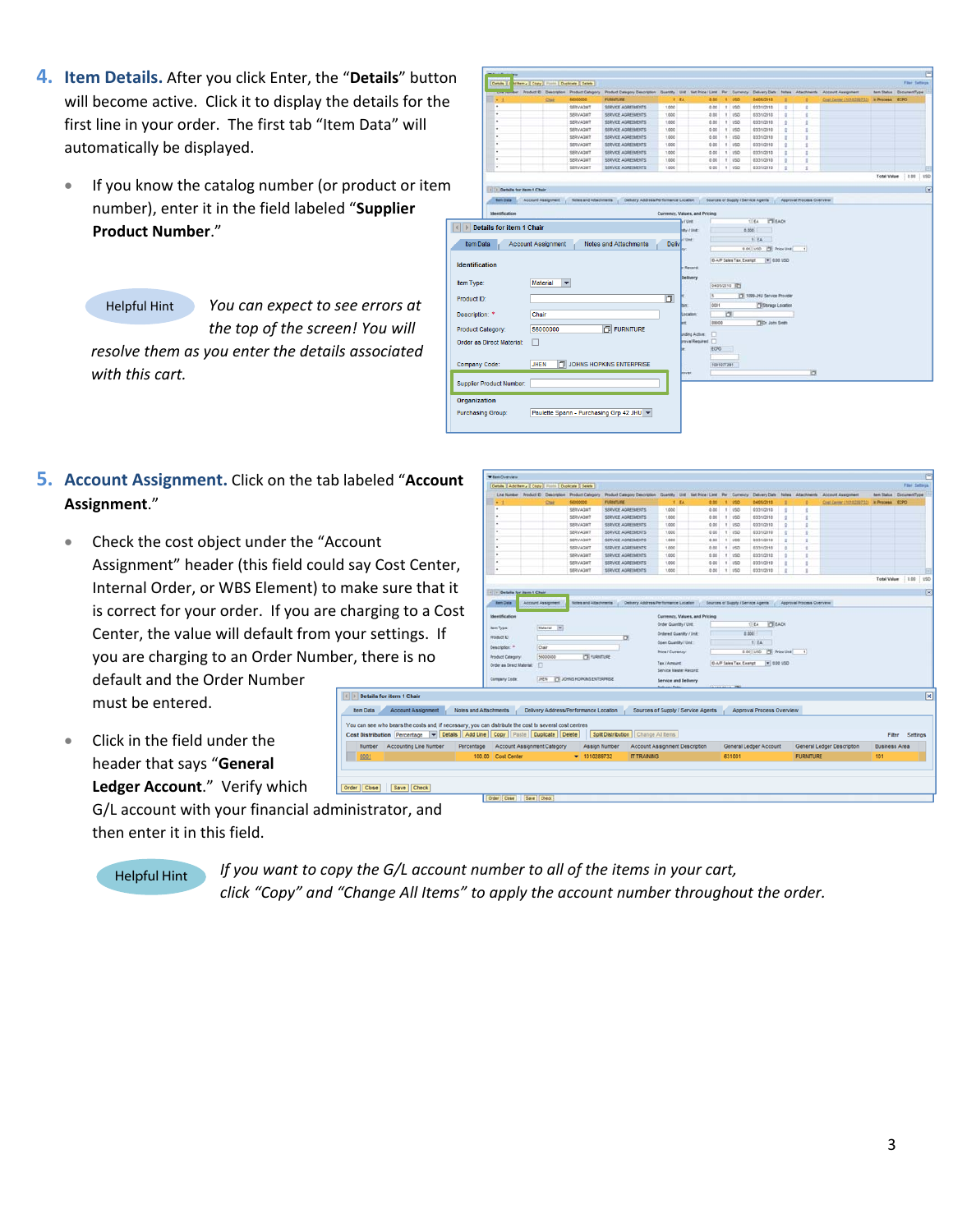**6. Attaching Documents.** You may need to attach supporting documentation to your shopping cart order. For example, you may be required to attach the Request for Proposal document for some JHHS equipment purchases. Do so by clicking on the "Notes and Attachments" tab.

|                                |                           |                                           | Line Number Product El Description Product Category | Product Category Description Guardty Unit Test Price / Limit Per Currency Delivery Date Notes Attachments Account Assignment |                              |        |                               |            |                                    |                              |                |                           |                                        | <b>Ben Status DocumentType</b> |           |  |
|--------------------------------|---------------------------|-------------------------------------------|-----------------------------------------------------|------------------------------------------------------------------------------------------------------------------------------|------------------------------|--------|-------------------------------|------------|------------------------------------|------------------------------|----------------|---------------------------|----------------------------------------|--------------------------------|-----------|--|
| $-1$                           |                           | Ost                                       | 58000000                                            | <b>FURNITURE</b>                                                                                                             |                              | $+ 14$ | 0.00                          |            | 1.050                              | 04/05/2010                   |                |                           | Continente (101020222) In Process ECPO |                                |           |  |
| $\blacksquare$                 |                           |                                           | SERVAGNT                                            | SERVICE AGREEMENTS                                                                                                           | 1.000                        |        | 0.05                          |            | $1 - 050$                          | 03/31/2010                   | ٠              | t                         |                                        |                                |           |  |
| ×                              |                           |                                           | SERVADAT                                            | SERVICE AGREEMENTS                                                                                                           | 1,000                        |        | 3.00                          |            | 1 055                              | 53/31/2018                   | ÷              | ٠                         |                                        |                                |           |  |
| ×                              |                           |                                           | SERVAGNT                                            | SERVICE AGREEMENTS                                                                                                           | 1.000                        |        | 0.00                          |            | $1$ $150$                          | 03/31/2010                   | ż              | ż                         |                                        |                                |           |  |
| ×                              |                           |                                           | <b>SERVAGNY</b>                                     | SERVICE AGREEMENTS                                                                                                           | 1.000                        |        | 0.00                          |            | $1 - 1/50$                         | 03/31/2010                   | з              | ÷                         |                                        |                                |           |  |
| ٠                              |                           |                                           | SERVAGNT                                            | SERVICE AGREEMENTS                                                                                                           | 1,000                        |        | 0.00                          |            | $1 - 1/50$                         | 03/31/2010                   | r              | ı                         |                                        |                                |           |  |
| ×                              |                           |                                           | <b>SERVAGNY</b>                                     | SERVICE AGREEMENTS                                                                                                           | 1.000                        |        | 0.00                          |            | $1 - 0.50$                         | 03/31/2010                   | $\mathfrak{g}$ | $\mathbf{r}$              |                                        |                                |           |  |
| ×                              |                           |                                           | <b>SERVAGNT</b>                                     | SERVICE AGREEMENTS                                                                                                           | 1.000                        |        | 0.00                          |            | 1 1/20                             | 03/31/2010                   |                | t                         |                                        |                                |           |  |
| ٠                              |                           |                                           | SERVAGNT                                            | SERVICE AGREEMENTS                                                                                                           | 1.000                        |        | 0.00                          |            | 1 1/50                             | 03/31/2010                   |                | t                         |                                        |                                |           |  |
| ٠                              |                           |                                           | SERVADNT                                            | SERVICE AGREEMENTS                                                                                                           | 1,000                        |        | 0.00                          |            | 1.450                              | 03/31/2010                   | ×              | 1                         |                                        |                                |           |  |
|                                |                           |                                           |                                                     |                                                                                                                              |                              |        |                               |            |                                    |                              |                |                           |                                        | <b>Total Value</b>             | 0.00 1/50 |  |
| 14 19 Details for item 1 Chair |                           |                                           |                                                     |                                                                                                                              |                              |        |                               |            |                                    |                              |                |                           |                                        |                                |           |  |
| <b>Bent Data</b>               | <b>Account Assignment</b> |                                           | <b>Notes and Attachments</b>                        | Delivery Address/Ferformance Location                                                                                        |                              |        |                               |            | Sources of Suzaly / Service Agents |                              |                | Approval Process Overview |                                        |                                |           |  |
| <b>Identification</b>          |                           |                                           |                                                     |                                                                                                                              |                              |        | Currency, Values, and Pricing |            |                                    |                              |                |                           |                                        |                                |           |  |
|                                |                           |                                           |                                                     |                                                                                                                              | <b>Order Quantity / Unit</b> |        |                               |            |                                    | $1$ EA<br><b>CE EACH</b>     |                |                           |                                        |                                |           |  |
| <b>Bem Type:</b>               |                           | Material<br>$\left  \infty \right\rangle$ |                                                     |                                                                                                                              | Drdared Quantity / Unit      |        |                               |            | 2.000                              |                              |                |                           |                                        |                                |           |  |
| Product D.                     |                           |                                           |                                                     | ö                                                                                                                            | Open Quantity / Unit:        |        |                               |            |                                    | 1.14                         |                |                           |                                        |                                |           |  |
| Deacription: *                 | Chair                     |                                           |                                                     |                                                                                                                              |                              |        |                               |            |                                    |                              |                |                           |                                        |                                |           |  |
| <b>Product Category</b>        |                           | 56000000                                  | <b>PSI FURNITURE</b>                                |                                                                                                                              | <b>Price / Currency:</b>     |        |                               |            |                                    | 0.00 USD [T] Price Use       |                | $\left  \cdot \right $    |                                        |                                |           |  |
| Order as Direct Material:      | O                         |                                           |                                                     |                                                                                                                              | Tax / Amount                 |        |                               |            | <b>G-A/P Sales Tax, Exerget</b>    | $= 0.00100$                  |                |                           |                                        |                                |           |  |
|                                |                           |                                           |                                                     |                                                                                                                              | Service Waster Record:       |        |                               |            |                                    |                              |                |                           |                                        |                                |           |  |
| Company Code:                  | ipen.                     |                                           | CI JOHNS HOPKINS ENTERPRISE                         |                                                                                                                              | Service and Delivery         |        |                               |            |                                    |                              |                |                           |                                        |                                |           |  |
|                                |                           |                                           |                                                     |                                                                                                                              | Delivery Date:               |        |                               |            | BASSOS10 IT                        |                              |                |                           |                                        |                                |           |  |
| Supplier Product Number:       |                           |                                           |                                                     |                                                                                                                              | Location / Plant             |        | 匩                             |            |                                    | 17 1095-JHJ Service Provider |                |                           |                                        |                                |           |  |
| Organization                   |                           |                                           |                                                     |                                                                                                                              |                              |        |                               |            |                                    |                              |                |                           |                                        |                                |           |  |
| <b>Purchasing Group:</b>       |                           |                                           | Paulette Spann - Purchasing Gro 42 JHU .            |                                                                                                                              | Storage Location:            |        | 0001                          |            |                                    | Storage Location             |                |                           |                                        |                                |           |  |
|                                |                           |                                           |                                                     |                                                                                                                              | Incolarmi Kayil, ocalient    |        |                               | œ.         |                                    |                              |                |                           |                                        |                                |           |  |
|                                |                           |                                           |                                                     |                                                                                                                              | Goods Recipient              |        | ascod                         |            |                                    | <b>TEX: John Smith</b>       |                |                           |                                        |                                |           |  |
|                                |                           |                                           |                                                     |                                                                                                                              | Incremental Funding Active   |        | n                             |            |                                    |                              |                |                           |                                        |                                |           |  |
|                                |                           |                                           |                                                     |                                                                                                                              |                              |        | Additional Approval Required: |            |                                    |                              |                |                           |                                        |                                |           |  |
|                                |                           |                                           |                                                     |                                                                                                                              | <b>Document Type:</b>        |        | ECPO                          |            |                                    |                              |                |                           |                                        |                                |           |  |
|                                |                           |                                           |                                                     |                                                                                                                              |                              |        |                               |            |                                    |                              |                |                           |                                        |                                |           |  |
|                                |                           |                                           |                                                     |                                                                                                                              | Let Number                   |        |                               |            |                                    |                              |                |                           |                                        |                                |           |  |
|                                |                           |                                           |                                                     |                                                                                                                              | Shop Cart No:                |        |                               | 1001077391 |                                    |                              |                |                           |                                        |                                |           |  |
|                                |                           |                                           |                                                     |                                                                                                                              | 4th Level Approver:          |        |                               |            |                                    |                              |                | ō                         |                                        |                                |           |  |

- **7. Confirm the Delivery Address.** The delivery address established in your settings will be defaulted into your Shopping Cart. If you are creating a Shopping Cart for Johns Hopkins Home Care Group, and are drop‐shipping the purchase to a patient, then you will need to enter the Delivery Address.
	- If the Ship‐To address is already in the system, you may locate it either by entering the number in the "Address Search" field or by clicking the file folder icon  $\Box$  to bring up the search window.
	- If the Delivery Address is new, then enter the new address information in the fields below the Delivery Address tab.
- **8. Select a Supplier.** Next, click the tab labeled "Sources of Supply/Service Agents" (also under "Details"). Vendors for pharmaceuticals are listed and you may click on the appropriate vendor and then select "Assign Supplier." If you're not sure how to search for a supplier, there is a Job Aid called "Searching for a Vendor" that can help.
- **Sem Date** I EA BEACH  $100$  $1RA$ EDD USD THE PROFILER  $\overline{1}$ per PE **OTHE PE top** Details for item 1 Drugt **Idem Data** Account Assignment Notes and Attachments **Delivery Address/Performance Location** Sources of Supply / Service Agents Approval Process Overview s to be delivered to a different address, enter the new  $\overline{\mathbb{R}}$ Address Search 1010020099 Additional Name Johns Hopkins Enterprise 4439975600 Phone Number: E-Mail purchasing@jhu.edu Fax Number  $\sqrt{\frac{1}{10001}}$ **Building** Eastern Floor / Room: Ground Postal Code / City: 21218 Baltimore 1101 E. 33rd Street Street / House Number Postal Code / P.O.Box District: **MD** Marviand Country. US USA Order Close | Save Check Delete tem Data / Account Assignment / Notes and Attachments / Delivery Address/Performance Location / Sources of Supply / Service Agents / Approval Process Overview No supplier is assigned. You can order from the following sources of supply. Select one and assign it No possible sources of supply found in the system **Sources of Supply R. Suppler Norder Supplier Name** You may suggest a preferred supplier to the purchasing depart  $\Box$ 
	- Urder Close Gave Check If no sources appear, or if you prefer a different supplier, click in the "Preferred Supplier" at the bottom of the screen. To search for a supplier, select the file folder icon  $\Box$  to look it up in a list.